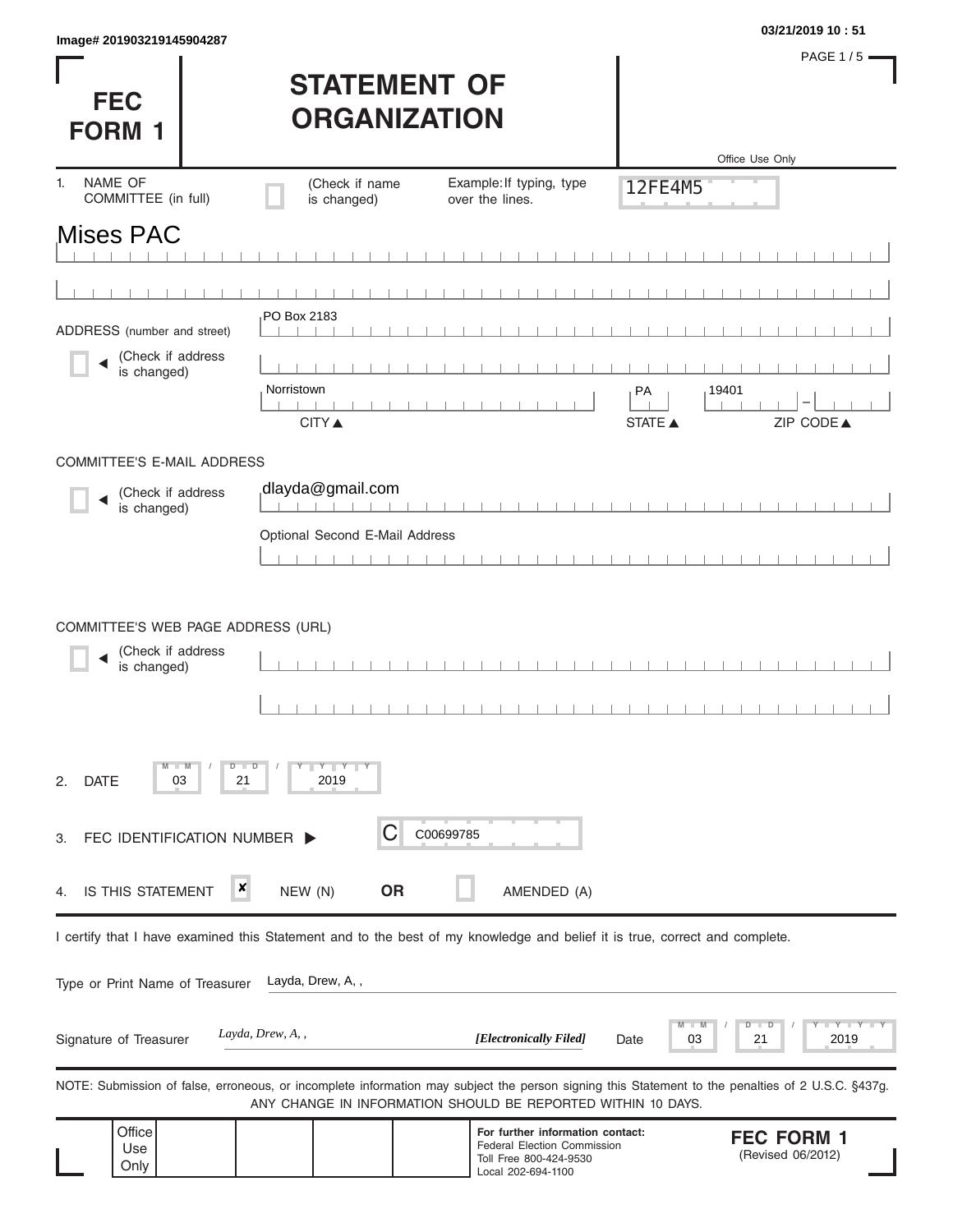| FEC Form 1 (Revised 02/2009)                                                                                                                                                                                                       | Page 2                                   |
|------------------------------------------------------------------------------------------------------------------------------------------------------------------------------------------------------------------------------------|------------------------------------------|
| TYPE OF COMMITTEE                                                                                                                                                                                                                  |                                          |
| <b>Candidate Committee:</b>                                                                                                                                                                                                        |                                          |
| (a)<br>This committee is a principal campaign committee. (Complete the candidate information below.)                                                                                                                               |                                          |
| This committee is an authorized committee, and is NOT a principal campaign committee. (Complete the candidate<br>(b)<br>information below.)                                                                                        |                                          |
| Name of<br>Candidate                                                                                                                                                                                                               |                                          |
| Candidate<br>Office<br>Party Affiliation<br>Senate<br>President<br>Sought:<br>House                                                                                                                                                | State<br><b>District</b>                 |
| This committee supports/opposes only one candidate, and is NOT an authorized committee.<br>(c)                                                                                                                                     |                                          |
| Name of<br>Candidate                                                                                                                                                                                                               |                                          |
| <b>Party Committee:</b>                                                                                                                                                                                                            |                                          |
| (National, State<br>This committee is a<br>or subordinate) committee of the<br>(d)                                                                                                                                                 | (Democratic,<br>Republican, etc.) Party. |
| <b>Political Action Committee (PAC):</b>                                                                                                                                                                                           |                                          |
| This committee is a separate segregated fund. (Identify connected organization on line 6.) Its connected organization is a:<br>(e)                                                                                                 |                                          |
| Corporation<br>Corporation w/o Capital Stock                                                                                                                                                                                       | Labor Organization                       |
| Membership Organization<br><b>Trade Association</b>                                                                                                                                                                                | Cooperative                              |
| In addition, this committee is a Lobbyist/Registrant PAC.                                                                                                                                                                          |                                          |
| (f)<br>This committee supports/opposes more than one Federal candidate, and is NOT a separate segregated fund or party<br>$\boldsymbol{x}$<br>committee. (i.e., nonconnected committee)                                            |                                          |
| In addition, this committee is a Lobbyist/Registrant PAC.                                                                                                                                                                          |                                          |
| In addition, this committee is a Leadership PAC. (Identify sponsor on line 6.)                                                                                                                                                     |                                          |
| <b>Joint Fundraising Representative:</b>                                                                                                                                                                                           |                                          |
| This committee collects contributions, pays fundraising expenses and disburses net proceeds for two or more political<br>(g)<br>committees/organizations, at least one of which is an authorized committee of a federal candidate. |                                          |
| This committee collects contributions, pays fundraising expenses and disburses net proceeds for two or more political<br>(h)<br>committees/organizations, none of which is an authorized committee of a federal candidate.         |                                          |
| Committees Participating in Joint Fundraiser                                                                                                                                                                                       |                                          |
| FEC ID number C<br>1.                                                                                                                                                                                                              |                                          |
| FEC ID number $\bigcap$<br>2.                                                                                                                                                                                                      |                                          |
| FEC ID number $\bigcap$<br>3.                                                                                                                                                                                                      |                                          |
| FEC ID number<br>C<br>4.                                                                                                                                                                                                           |                                          |

I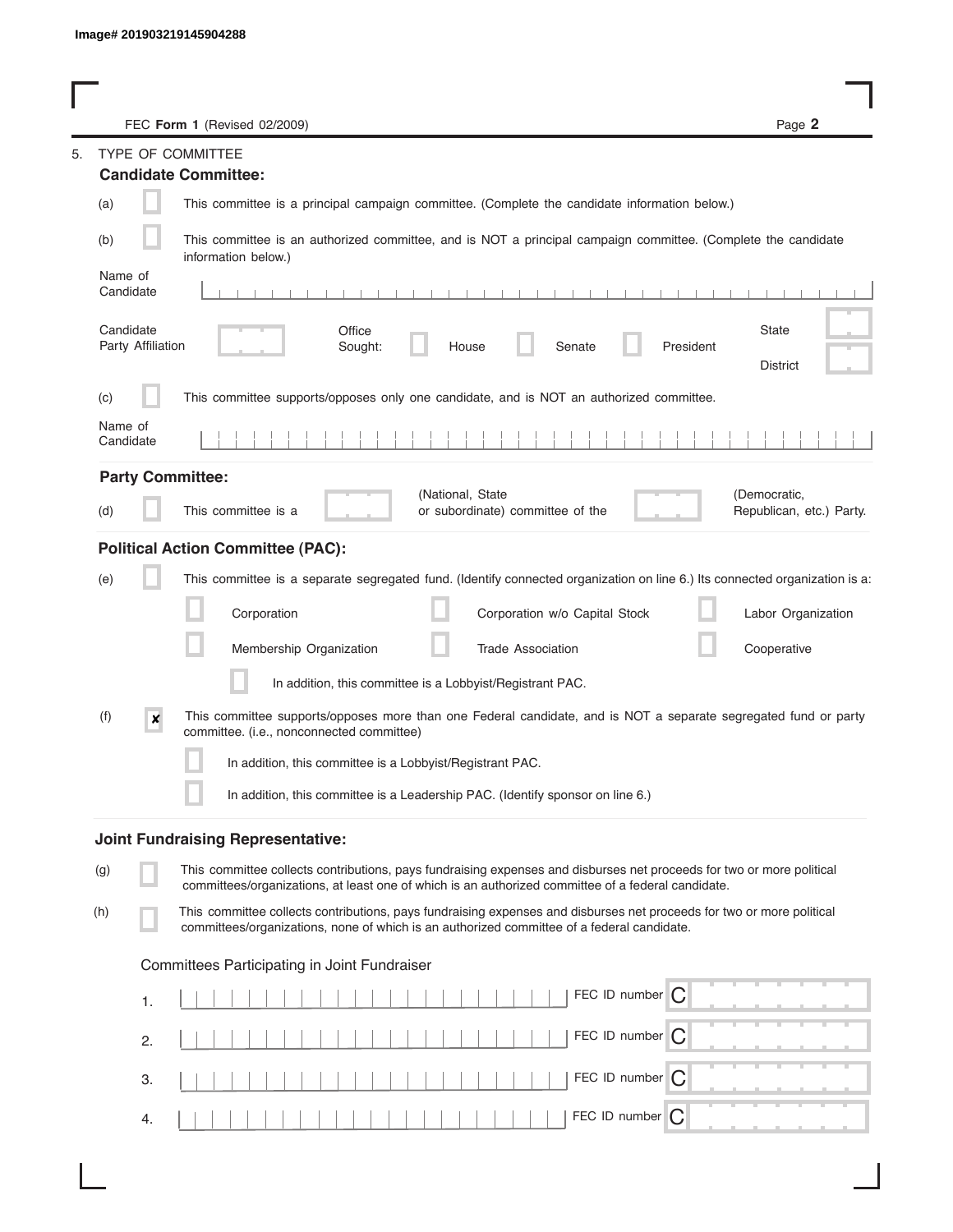FEC Form 1 (Revised 02/2009) Page 3

Write or Type Committee Name

## Image# 201903219145904289<br>
FEC Form 1 (Revise<br>
Write or Type Committee Na<br> **MISES PAC**

6. Name of Any Connected Organization, Affiliated Committee, Joint Fundraising Representative, or Leadership PAC Sponsor

| <b>NONE</b>                                                                                                                   |              |          |  |      |  |
|-------------------------------------------------------------------------------------------------------------------------------|--------------|----------|--|------|--|
|                                                                                                                               |              |          |  |      |  |
| Mailing Address                                                                                                               |              |          |  |      |  |
|                                                                                                                               |              |          |  |      |  |
|                                                                                                                               |              |          |  | $-1$ |  |
|                                                                                                                               | <b>STATE</b> | ZIP CODE |  |      |  |
| Joint Fundraising Representative<br>Connected Organization<br>Affiliated Committee<br>Leadership PAC Sponsor<br>Relationship: |              |          |  |      |  |

Custodian of Records: Identify by name, address (phone number -- optional) and position of the person in possession of committee books and records. 7.

| Layda, Drew, A,,  |                                                                                                |
|-------------------|------------------------------------------------------------------------------------------------|
| Full Name         |                                                                                                |
| Mailing Address   | 25200 NW St. Helens Rd.                                                                        |
|                   | Slip 1/Box 88                                                                                  |
|                   | ,97241<br>OR.<br>Portland                                                                      |
| Title or Position | ZIP CODE<br><b>CITY</b><br><b>STATE</b>                                                        |
| Treasurer         | 971<br>277<br>0949<br>Telephone number<br>$\overline{\phantom{a}}$<br>$\overline{\phantom{a}}$ |

8. Treasurer: List the name and address (phone number -- optional) of the treasurer of the committee; and the name and address of any designated agent (e.g., assistant treasurer).

| Full Name<br>of Treasurer      | Layda, Drew, A,,                                                                                      |
|--------------------------------|-------------------------------------------------------------------------------------------------------|
| Mailing Address                | 125200 NW St. Helens Rd.                                                                              |
|                                | Slip 1/Box 88                                                                                         |
|                                | Portland<br>197241<br>0R<br>$\overline{\phantom{a}}$                                                  |
|                                | <b>CITY</b><br>ZIP CODE<br><b>STATE</b>                                                               |
| Title or Position<br>Treasurer | 971<br>277<br>0949<br>Telephone number<br>$\hspace{0.1mm}-\hspace{0.1mm}$<br>$\overline{\phantom{a}}$ |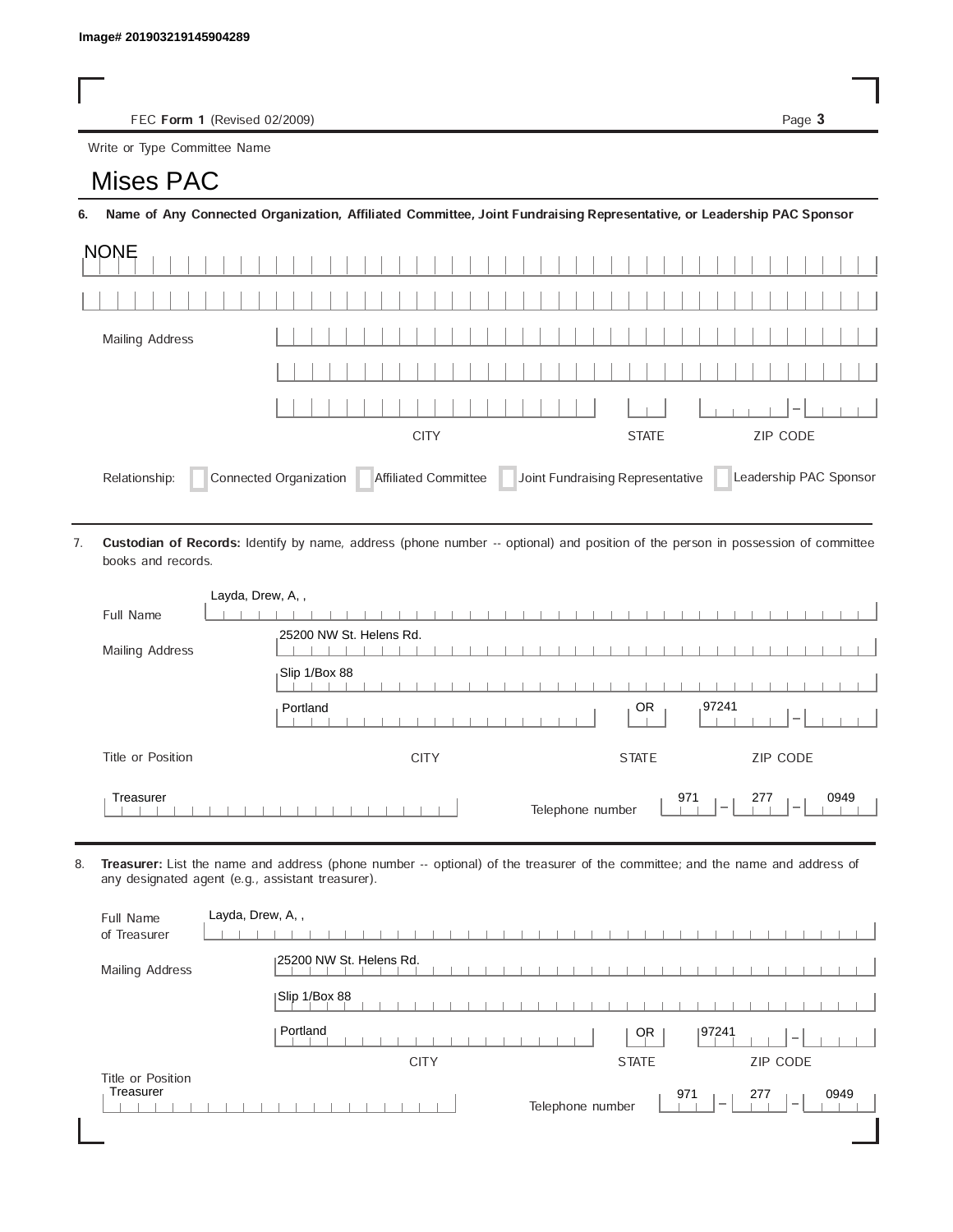FEC Form 1 (Revised 02/2009) Page 4

| Full Name of<br>Designated<br>Agent | Heise, Michael, , , |              |                          |
|-------------------------------------|---------------------|--------------|--------------------------|
| Mailing Address                     | PO Box 2183         |              |                          |
|                                     |                     |              |                          |
|                                     | Norristown          | PA<br>19401  | $\overline{\phantom{a}}$ |
|                                     |                     |              |                          |
|                                     | <b>CITY</b>         | <b>STATE</b> | ZIP CODE                 |

9. Banks or Other Depositories: List all banks or other depositories in which the committee deposits funds, holds accounts, rents safety deposit boxes or maintains funds.

Name of Bank, Depository, etc.

|                                | Access National Bank |              |                                    |
|--------------------------------|----------------------|--------------|------------------------------------|
| Mailing Address                | 4221 Walney Rd       |              |                                    |
|                                | $Ste$ 120            |              |                                    |
|                                | Chantilly            | VA           | 120151<br>$\overline{\phantom{a}}$ |
|                                | <b>CITY</b>          | <b>STATE</b> | ZIP CODE                           |
| Name of Bank, Depository, etc. |                      |              |                                    |
|                                |                      |              |                                    |
| Mailing Address                |                      |              |                                    |
|                                |                      |              |                                    |
|                                |                      |              |                                    |
|                                | <b>CITY</b>          | <b>STATE</b> | ZIP CODE                           |